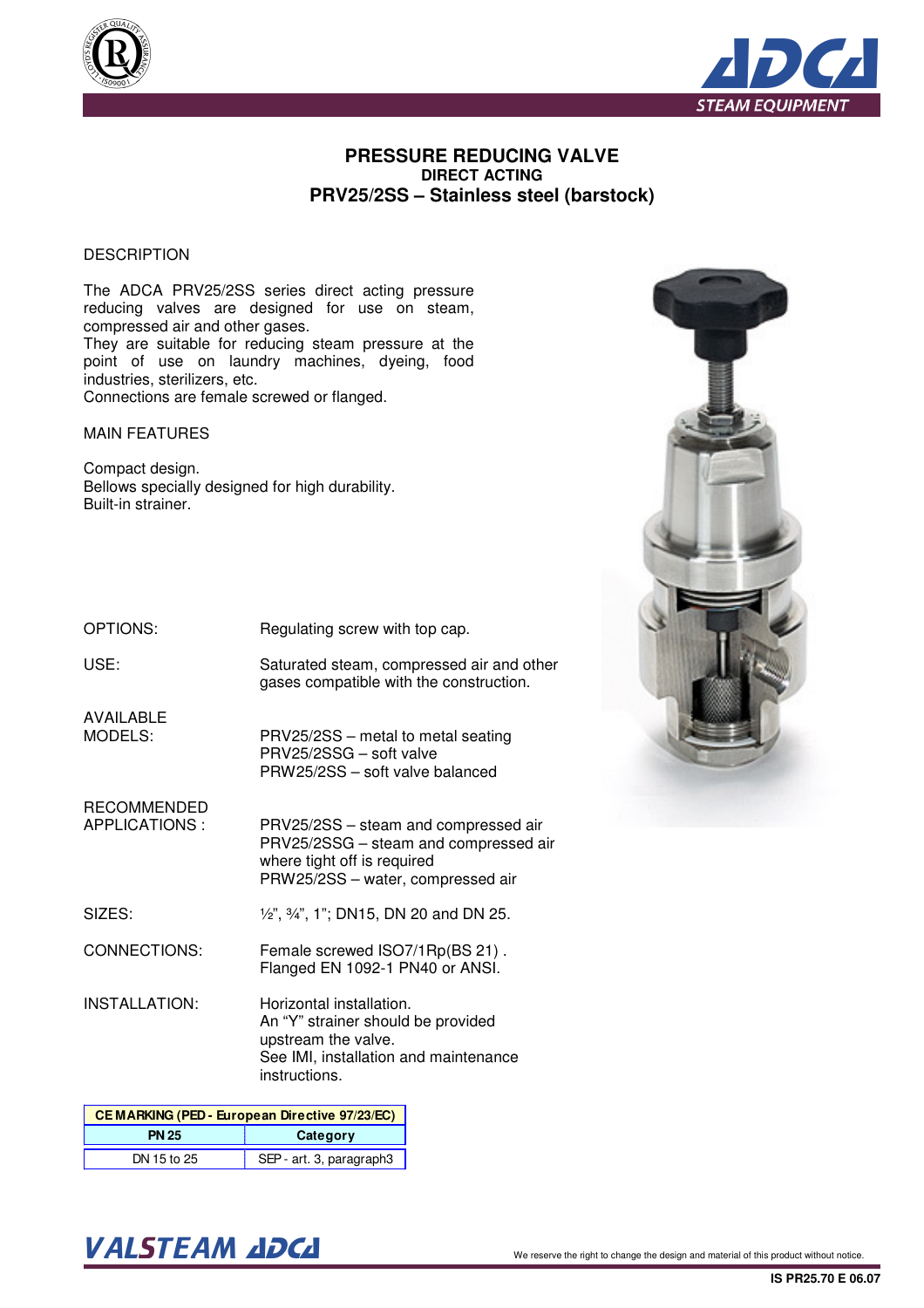



| <b>LIMITING CONDITIONS</b> |                             |                 |                     |  |  |  |  |  |  |
|----------------------------|-----------------------------|-----------------|---------------------|--|--|--|--|--|--|
|                            | <b>PRV25/2SS PRV25/2SSG</b> |                 |                     |  |  |  |  |  |  |
| Body design conditions     | <b>PN25</b>                 | <b>PN25</b>     | <b>PN25</b>         |  |  |  |  |  |  |
| Max.upstream pressure      | 17 bar                      | 17 bar          | 14 bar              |  |  |  |  |  |  |
| Max.downstream pressure    | 8,6 bar                     | 8,6 bar         | 8,6 bar             |  |  |  |  |  |  |
| Min.downstream pressure    | $0,14$ bar                  | $0.14$ bar      | 0.35 <sub>bar</sub> |  |  |  |  |  |  |
| Max.design temperature     | $210^{\circ}$ C             | $180^{\circ}$ C | $75^{\circ}$ C      |  |  |  |  |  |  |
| Max.cold hydraulic test    | 38 bar                      | 38 bar          | 38 bar              |  |  |  |  |  |  |
| Max.reducing ratio         | 10:1                        | 10:1            | 10:1                |  |  |  |  |  |  |

| <b>CAPACITIES</b><br>(See selection table) |     |     |     |  |  |  |  |  |
|--------------------------------------------|-----|-----|-----|--|--|--|--|--|
| <b>Valve Size</b><br>15<br>20<br>25        |     |     |     |  |  |  |  |  |
| <b>KVs</b>                                 | 1,7 | 2,6 | 3,1 |  |  |  |  |  |

| <b>PRESSURE RANGES</b> |              |              |             |             |  |  |  |  |
|------------------------|--------------|--------------|-------------|-------------|--|--|--|--|
| <b>Spring colour</b>   | Blue *       | Yellow **    | Green       | <b>Red</b>  |  |  |  |  |
| Red.Press.<br>bar      | $0,35 - 1,7$ | $0,14 - 1,7$ | $1,4 - 4,0$ | $3,5 - 8,6$ |  |  |  |  |

\*Applicable only on the PRW ; \*\* Appl.only on the PRV

Where control spring ranges overlap, always use the lower range.

| <b>DIMENSIONS (mm)-Screwed</b> |    |    |     |                    |     | EN1092-1 Flanges |     |
|--------------------------------|----|----|-----|--------------------|-----|------------------|-----|
| <b>SIZE</b><br>DN              | A  | B  | C   | WGT.<br><b>Kas</b> | D   | Е                |     |
| 1/2"                           | 80 | 57 | 188 | 3,2                | 130 | 47,5             | 4,6 |
| 3/4"                           | 80 | 57 | 188 | 3.2                | 150 | 52,5             | 5,2 |
| 1"                             | 90 | 60 | 198 | 3,7                | 160 | 57,5             | 6   |





# VALSTEAM ADCA We reserve the right to change the design and material of this product without notice.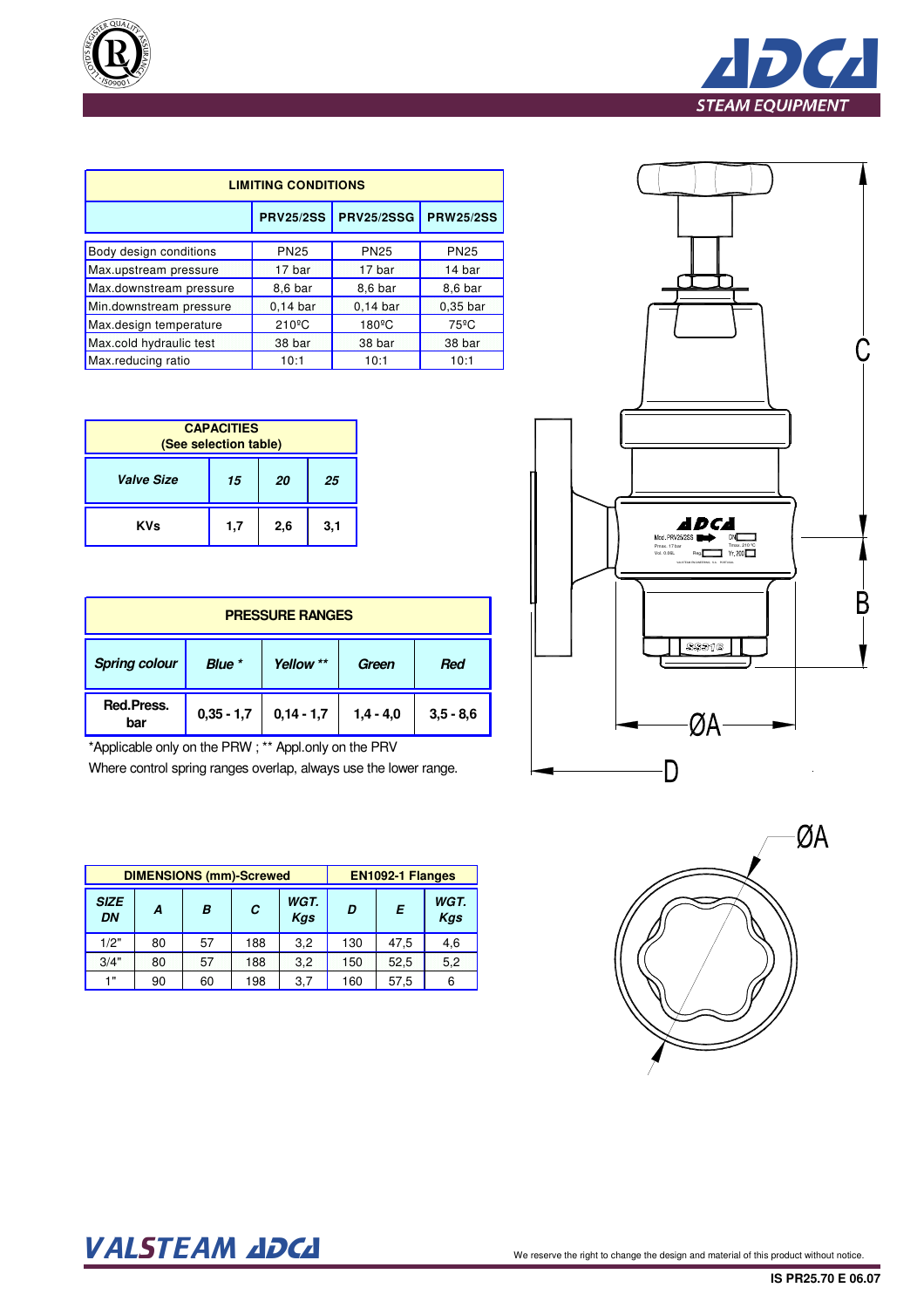



|                | <b>MATERIALS</b>          |                          |
|----------------|---------------------------|--------------------------|
| POS.           | <b>DESIGNATION</b>        | <b>MATERIAL</b>          |
| 1.             | <b>VALVE BODY</b>         | AISI 316 / 1.4401        |
| $\overline{2}$ | <b>COVER</b>              | AISI 316 / 1.4401        |
| 3              | <b>SEAT</b>               | AISI 316 (INTEGRAL)      |
| $\overline{4}$ | æ                         |                          |
| 5              | *VALVE                    | <b>HARDENED ST.STEEL</b> |
| 5.1            | *O-RING                   | <b>NBR</b>               |
| 5.2            | <b>VALVE HEAD</b>         | <b>NBR</b>               |
| 5.3            | *VALVE HEAD               | PTFE/GRAPHITE            |
| 6              | *VALVE RETURN SPRING      | AISI 302 / 1.4300        |
| 7              | *STRAINER SCREEN          | AISI 304 / 1.4301        |
| 8              | <b>PUSHROD</b>            | AISI 316 / 1.4401        |
| 9              | <b>BOTTOM CAP</b>         | CF8M / 1.4408            |
| 10             | *CAP GASKET               | ST.ST./ GRAPHITE         |
| 11             |                           |                          |
| 12             |                           |                          |
| 12.1           | *GUIDE BUSH               | PTFE/GRAPHITE            |
| 13             | *STOP RING                |                          |
| 14             | *BELLOWS                  | AISI 316 TI / 1.4571     |
| 15             | *BELLOWS GASKET           | ST.ST./ GRAPHITE         |
| 16             | *ADJUSTMENT SPRING        | <b>STEEL</b>             |
| 17             | <b>TOP SPRING PLATE</b>   | <b>BRASS</b>             |
| 18             | <b>ADJUSTMENT SCREW</b>   | AISI 304 / 1.4301        |
| 19             | <b>LOCKNUT</b>            | AISI 304 / 1.4301        |
| 20             | <b>HANDWHEEL</b>          | <b>PLASTIC</b>           |
| 21             | <b>SPRING IDENT.PLATE</b> | <b>ALUMINIUM</b>         |

\* Available spare parts.